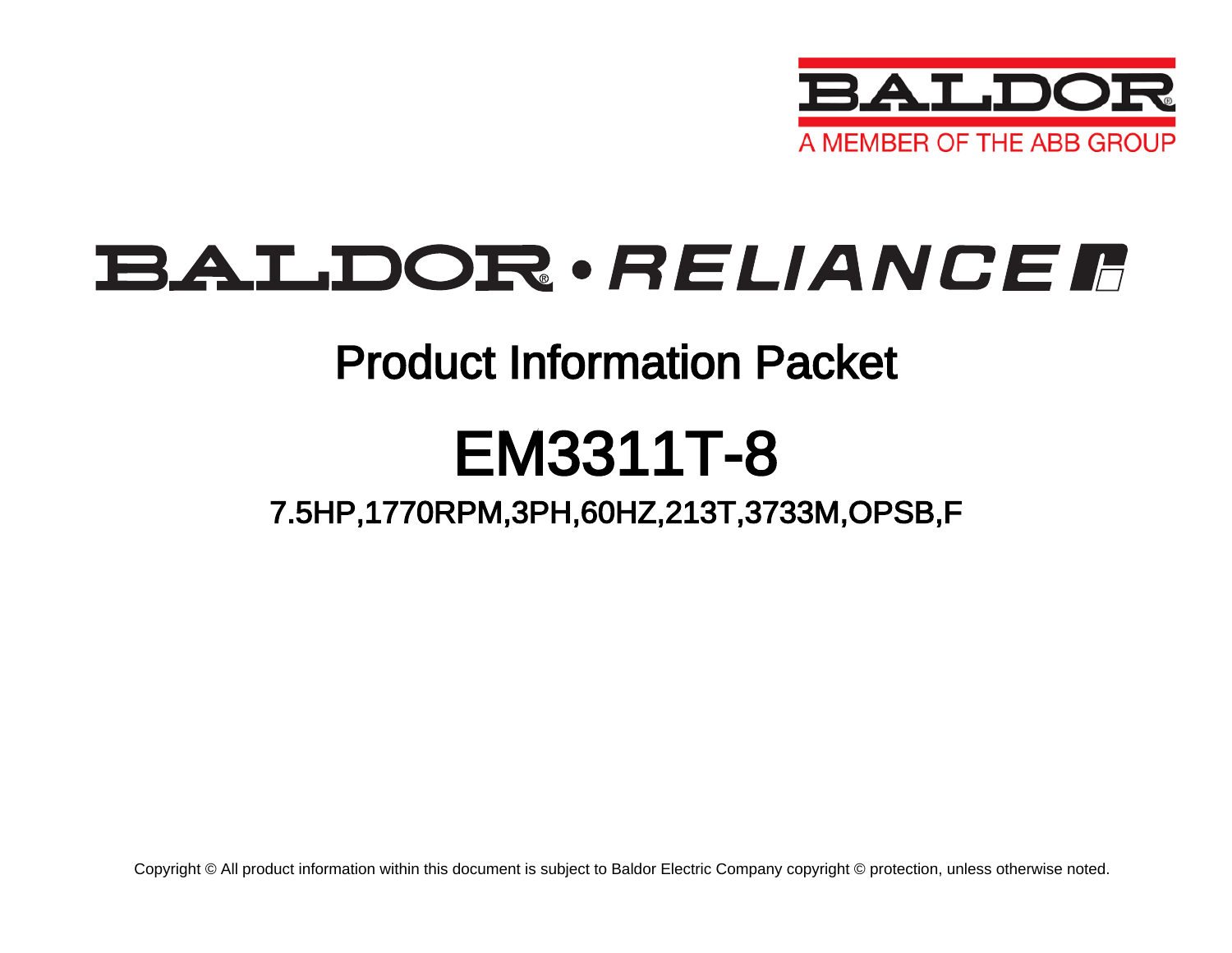#### BALDOR · RELIANCE F Product Information Packet: EM3311T-8 - 7.5HP,1770RPM,3PH,60HZ,213T,3733M,OPSB,F

| <b>Part Detail</b> |             |                  |                |             |          |                      |            |  |  |
|--------------------|-------------|------------------|----------------|-------------|----------|----------------------|------------|--|--|
| Revision:          | G           | Status:          | PRD/A          | Change #:   |          | Proprietary:         | No         |  |  |
| Type:              | AC.         | Prod. Type:      | 3733M          | Elec. Spec: | 37WGS797 | CD Diagram:          | CD0006     |  |  |
| Enclosure:         | <b>OPSB</b> | Mfg Plant:       |                | Mech. Spec: | 37F614   | Layout:              | 37LYF614   |  |  |
| Frame:             | 213T        | <b>Mounting:</b> | F <sub>1</sub> | Poles:      | 04       | <b>Created Date:</b> | 06-30-2010 |  |  |
| Base:              | <b>RG</b>   | <b>Rotation:</b> | R              | Insulation: |          | Eff. Date:           | 06-30-2015 |  |  |
| Leads:             | 3#12        |                  | Replaced By:   |             |          |                      |            |  |  |
| Literature:        |             | Elec. Diagram:   |                |             |          |                      |            |  |  |

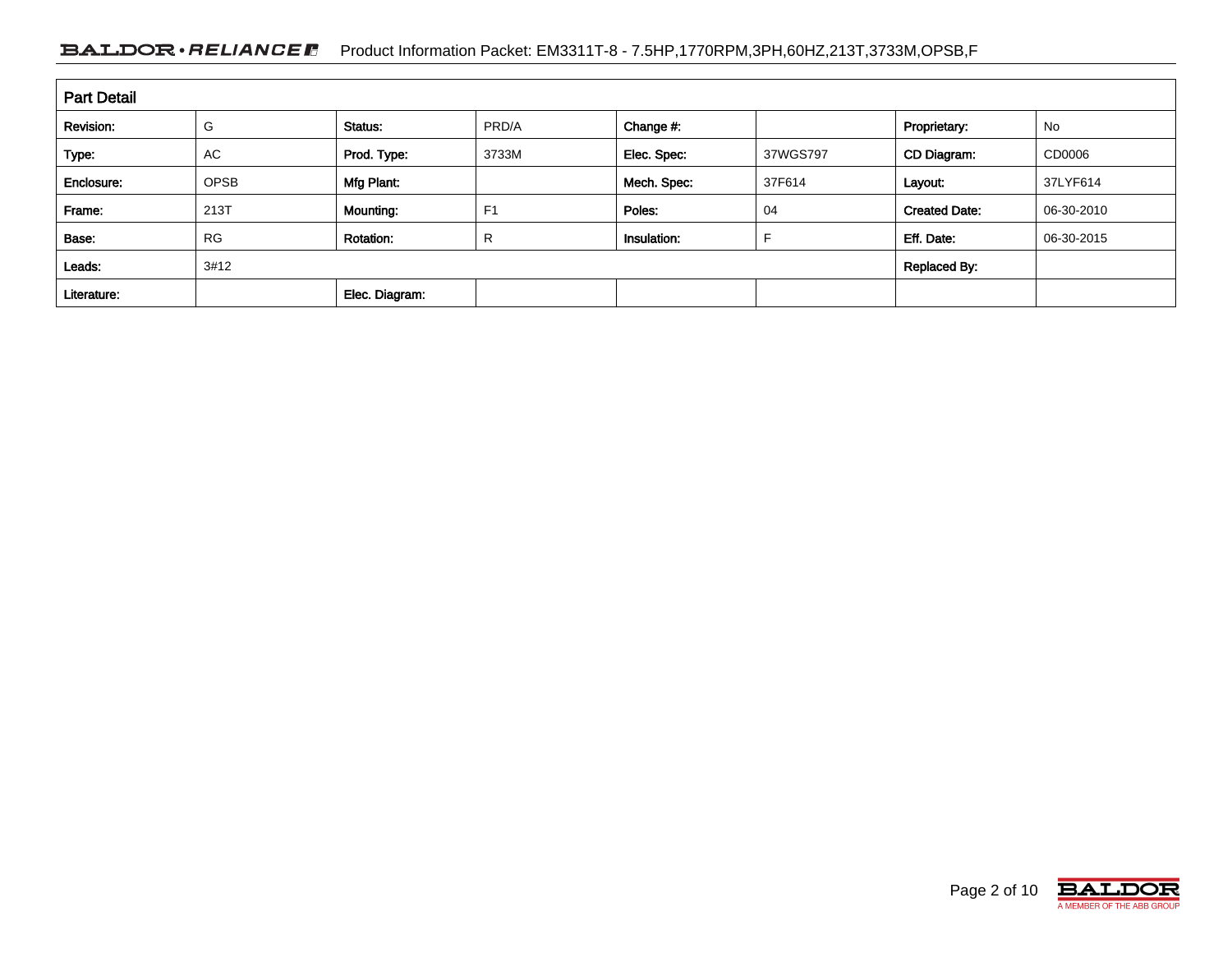#### BALDOR · RELIANCE F Product Information Packet: EM3311T-8 - 7.5HP,1770RPM,3PH,60HZ,213T,3733M,OPSB,F

| Nameplate NP1259L |                                        |      |   |            |              |    |   |  |  |
|-------------------|----------------------------------------|------|---|------------|--------------|----|---|--|--|
| CAT.NO.           | EM3311T-8                              |      |   |            |              |    |   |  |  |
| SPEC.             | 37F614S797G1                           |      |   |            |              |    |   |  |  |
| HP                | $7.5$                                  |      |   |            |              |    |   |  |  |
| <b>VOLTS</b>      | 200                                    |      |   |            |              |    |   |  |  |
| <b>AMP</b>        | 22.2                                   |      |   |            |              |    |   |  |  |
| <b>RPM</b>        | 1770                                   |      |   |            |              |    |   |  |  |
| <b>FRAME</b>      | HZ<br>PH<br>$\mathbf{3}$<br>60<br>213T |      |   |            |              |    |   |  |  |
| SER.F.            | 1.15                                   | CODE | J | <b>DES</b> | $\mathsf{A}$ | CL | F |  |  |
| NEMA-NOM-EFF      | PF<br>91<br>79                         |      |   |            |              |    |   |  |  |
| <b>RATING</b>     | 40C AMB-CONT                           |      |   |            |              |    |   |  |  |
| cc                | USABLE AT 208V<br>010A                 |      |   |            |              |    |   |  |  |
| DE                | <b>ODE</b><br>6206<br>6307             |      |   |            |              |    |   |  |  |
| <b>ENCL</b>       | SN<br>OPSB                             |      |   |            |              |    |   |  |  |
|                   |                                        |      |   |            |              |    |   |  |  |

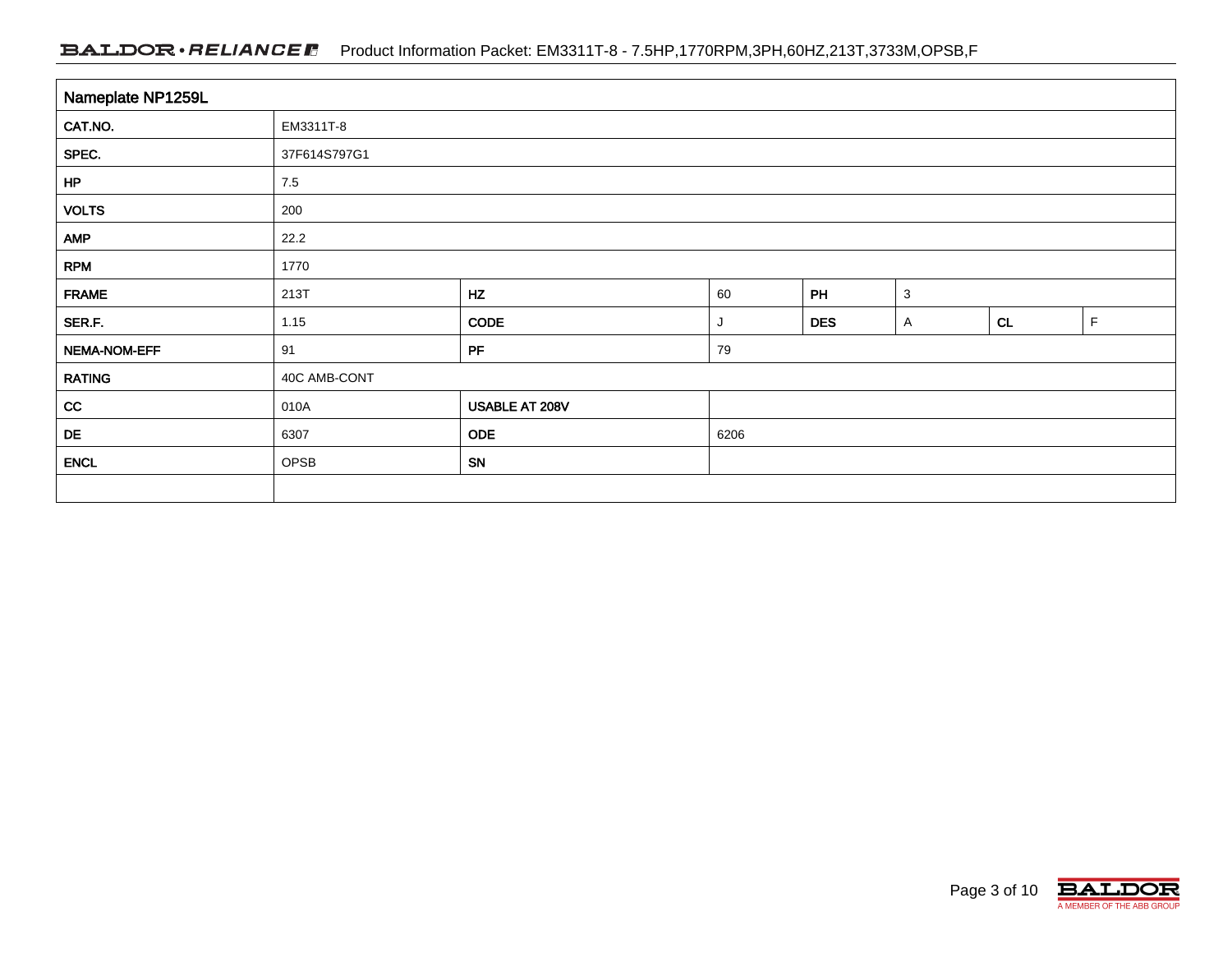| <b>Parts List</b>  |                                          |          |  |  |  |  |
|--------------------|------------------------------------------|----------|--|--|--|--|
| <b>Part Number</b> | Description                              | Quantity |  |  |  |  |
| SA199521           | SA 37F614S797G1                          | 1.000 EA |  |  |  |  |
| RA186853           | RA 37F614S797G1                          | 1.000 EA |  |  |  |  |
| S/P107-000-001     | SUPER E PROC'S-FS, WS & CK PLTS          | 1.000 EA |  |  |  |  |
| HA6361A01          | LIFTING LUG FOR 37, 39 & 40 FRAME ZINC   | 2.000 EA |  |  |  |  |
| 37CB3006           | 37 CB CASTING W/1.38 LEAD HOLE @ 6:00    | 1.000 EA |  |  |  |  |
| 51XW2520A10        | .25-20 X .62, TAPTITE II, HEX WSHR SLTD  | 2.000 EA |  |  |  |  |
| 11XW1032G06        | 10-32 X .38, TAPTITE II, HEX WSHR SLTD U | 1.000 EA |  |  |  |  |
| 37FE3200A01        | FR ENDPLATE, FOR ROUTING PURPOSES        | 1.000 EA |  |  |  |  |
| HW4500A01          | 1641B(ALEMITE)400 UNIV, GREASE FITT      | 1.000 EA |  |  |  |  |
| HW5100A06          | W2420-025 WVY WSHR (WB)                  | 1.000 EA |  |  |  |  |
| 37PE3201A01        | PU ENDPLATE ASSEMBLY FOR ROUTING         | 1.000 EA |  |  |  |  |
| HW4500A01          | 1641B(ALEMITE)400 UNIV, GREASE FITT      | 1.000 EA |  |  |  |  |
| XY3118A12          | 5/16-18 HEX NUT DIRECTIONAL SERRATION    | 4.000 EA |  |  |  |  |
| 37CB4516           | LIPPED LID FOR 37 FRAME NEC KOBX         | 1.000 EA |  |  |  |  |
| 51XW0832A07        | 8-32 X .44, TAPTITE II, HEX WSHR SLTD SE | 4.000 EA |  |  |  |  |
| HW2501F21          | KEY, 5/16 SQ X 2.375                     | 1.000 EA |  |  |  |  |
| HA7000A02          | KEY RETAINER RING, 1 1/8 DIA, 1 3/8 DIA  | 1.000 EA |  |  |  |  |
| 85XU0407S04        | 4X1/4 U DRIVE PIN STAINLESS              | 2.000 EA |  |  |  |  |
| LB1115N            | LABEL, LIFTING DEVICE (ON ROLLS)         | 1.000 EA |  |  |  |  |
| MJ1000A75          | GREASE, POLYREX EM EXXON (USe 4824-15A)  | 0.050 LB |  |  |  |  |
| HA3104A39          | THRUBOLT-5/16-18 X 12.250                | 4.000 EA |  |  |  |  |
| 37AD2001A01        | BAFFLE PLATE, STAMPED                    | 2.000 EA |  |  |  |  |
| MG1000Y03          | MUNSELL 2.53Y 6.70/ 4.60, GLOSS 20,      | 0.028 GA |  |  |  |  |
| LB1119N            | <b>WARNING LABEL</b>                     | 1.000 EA |  |  |  |  |

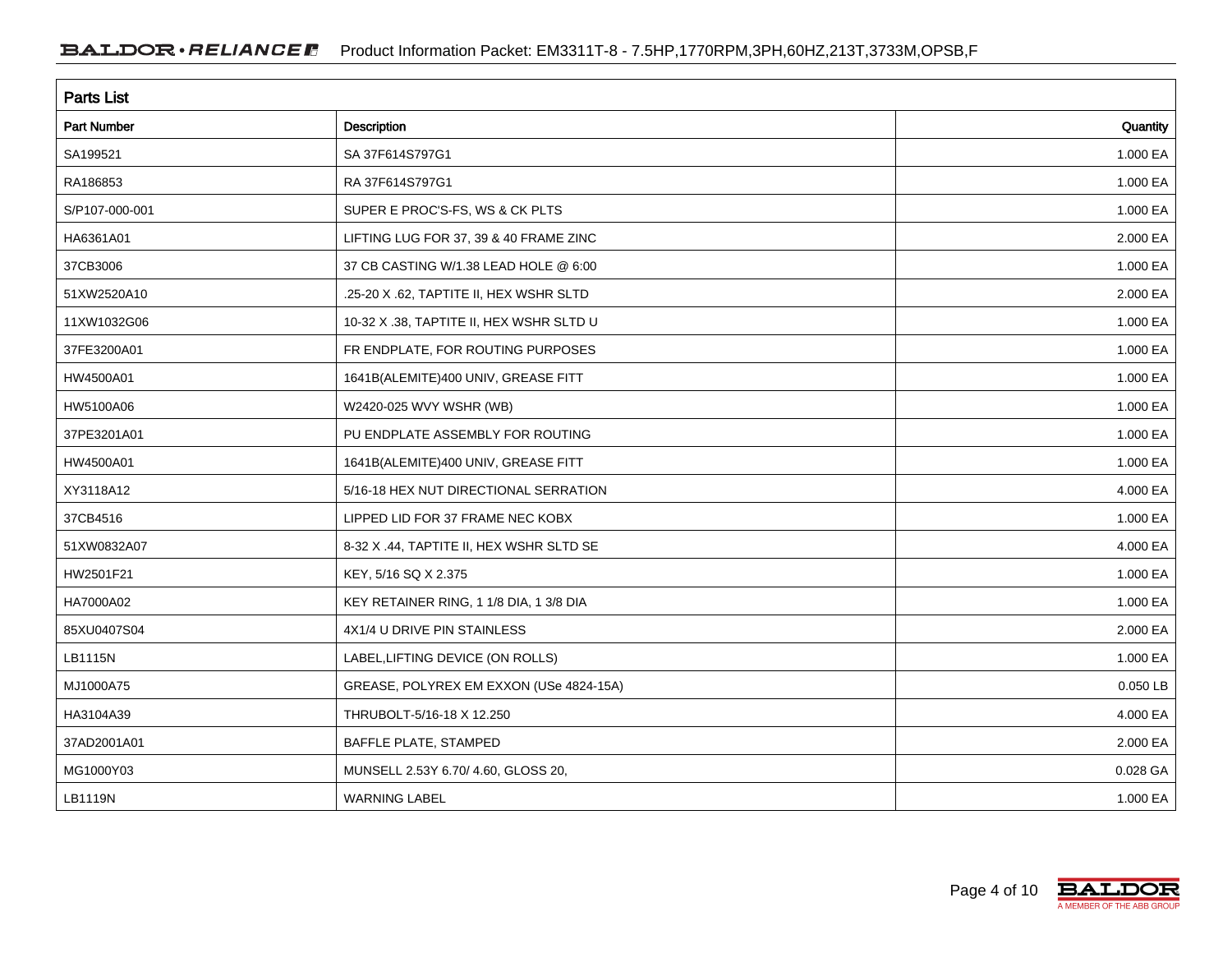#### BALDOR · RELIANCE F Product Information Packet: EM3311T-8 - 7.5HP,1770RPM,3PH,60HZ,213T,3733M,OPSB,F

| Parts List (continued) |                                          |          |  |  |  |  |  |
|------------------------|------------------------------------------|----------|--|--|--|--|--|
| <b>Part Number</b>     | Description                              | Quantity |  |  |  |  |  |
| LC0006                 | <b>CONNECTION LABEL</b>                  | 1.000 EA |  |  |  |  |  |
| <b>NP1259L</b>         | ALUM SUPER-E UL CSA-EEV CC NEMA PREMIUM  | 1.000 EA |  |  |  |  |  |
| 36PA1001               | PKG GRP, PRINT<br>PK1017A06              | 1.000 EA |  |  |  |  |  |
| MN416A01               | TAG-INSTAL-MAINT no wire (1200/bx) 11/14 | 1.000 EA |  |  |  |  |  |

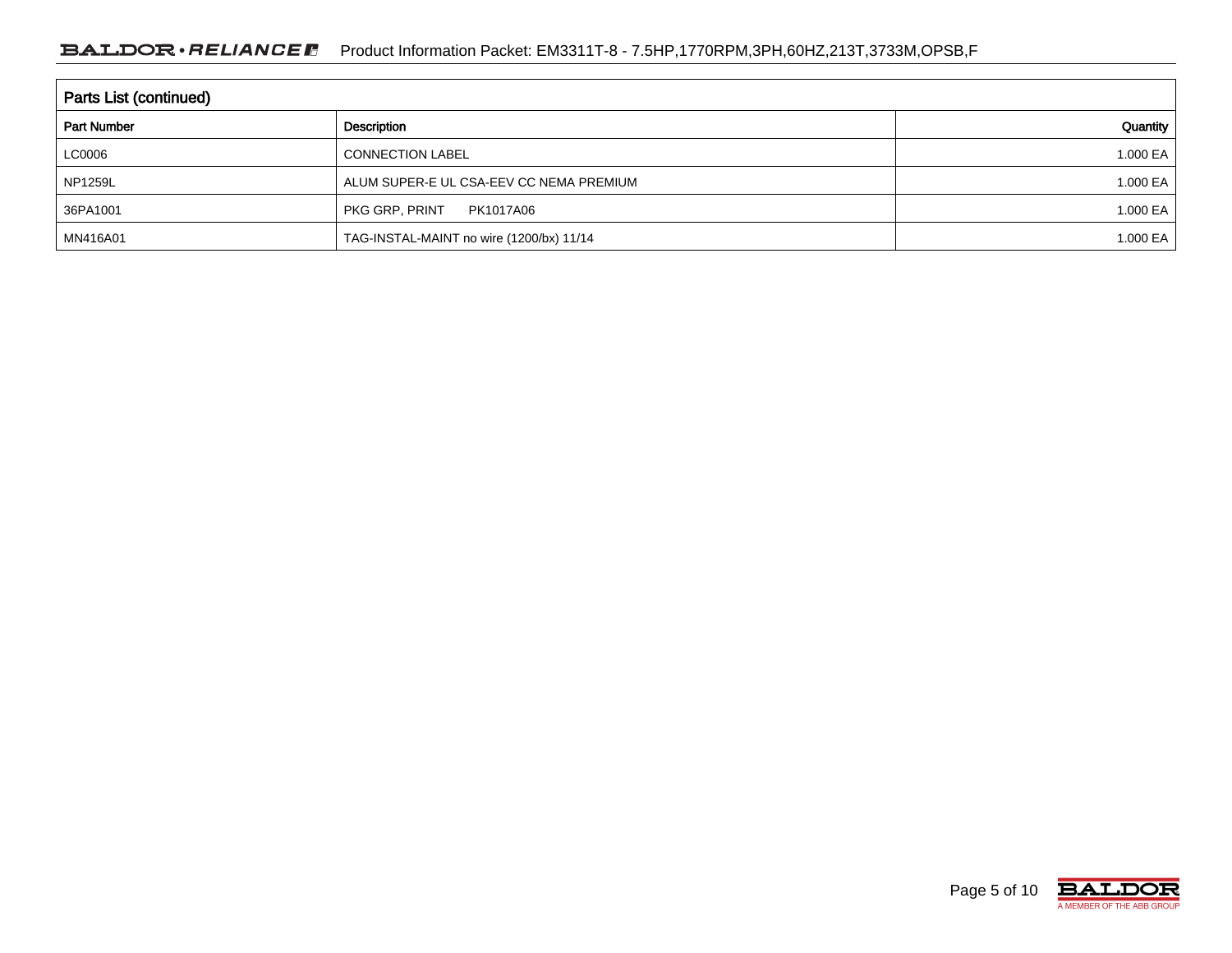| Accessories        |             |            |  |  |  |  |  |
|--------------------|-------------|------------|--|--|--|--|--|
| <b>Part Number</b> | Description | Multiplier |  |  |  |  |  |
| 37-1404            | C FACE KIT  | A8         |  |  |  |  |  |

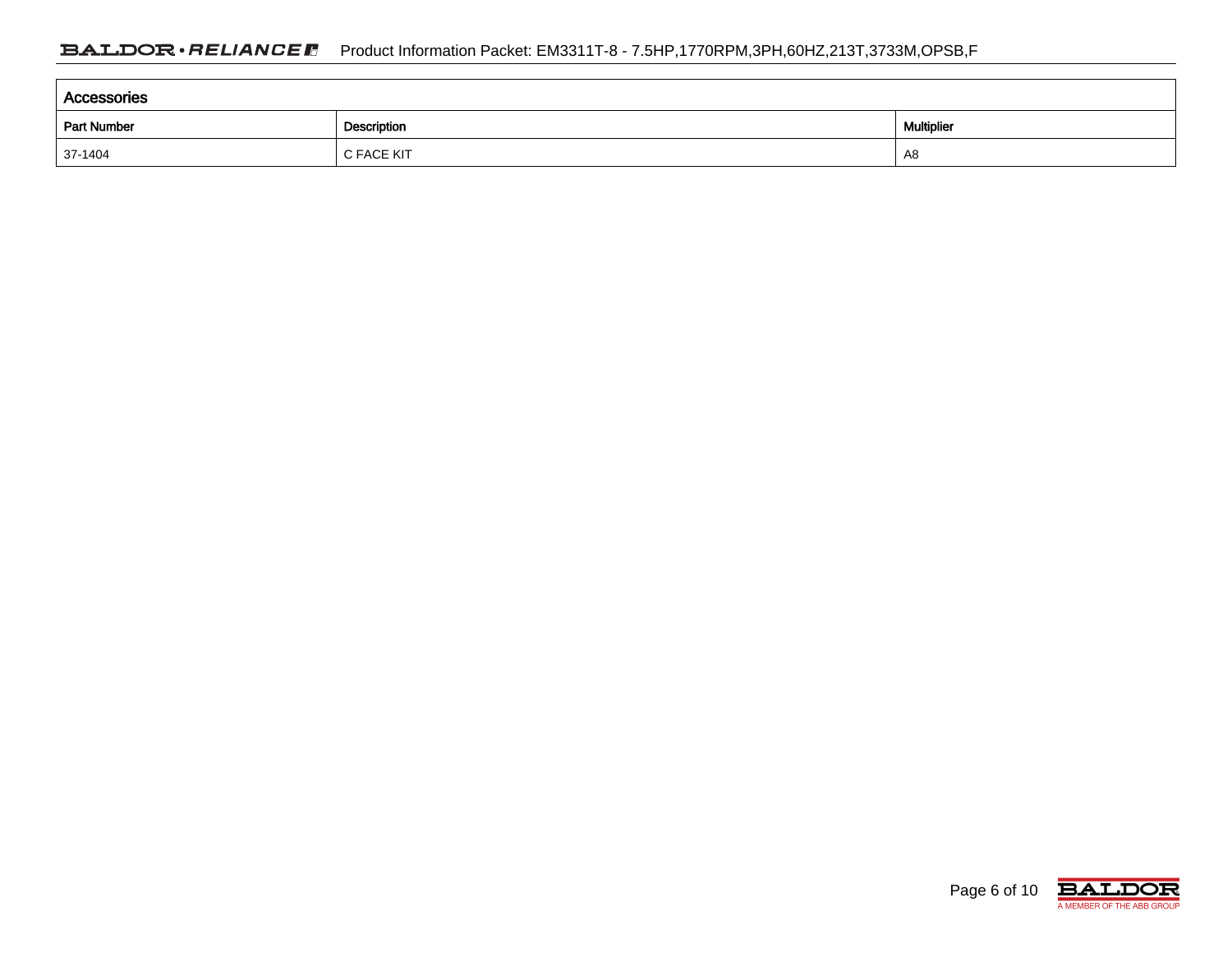#### **AC Induction Motor Performance Data**

Record # 35769 - Typical performance - not guaranteed values

| <b>Winding: 37WGS797-R002</b>                 |                  |                         | <b>Type: 3733M</b>                    | <b>Enclosure: OPSB</b>     |                |  |
|-----------------------------------------------|------------------|-------------------------|---------------------------------------|----------------------------|----------------|--|
| Nameplate Data                                |                  |                         | 200 V, 60 Hz:<br>Single Voltage Motor |                            |                |  |
| <b>Rated Output (HP)</b>                      | 7.5              |                         | <b>Full Load Torque</b>               | 22.2 LB-FT                 |                |  |
| <b>Volts</b>                                  | 200              |                         |                                       | <b>Start Configuration</b> | direct on line |  |
| <b>Full Load Amps</b>                         |                  | 22.2                    |                                       | <b>Breakdown Torque</b>    | 66.6 LB-FT     |  |
| R.P.M.                                        |                  | 1770                    |                                       | Pull-up Torque             | 31 LB-FT       |  |
| Hz                                            | 3<br>60<br>Phase |                         | Locked-rotor Torque                   | 39.2 LB-FT                 |                |  |
| NEMA Design Code<br><b>KVA Code</b><br>A<br>J |                  | <b>Starting Current</b> | 154 A                                 |                            |                |  |
| Service Factor (S.F.)                         | 1.15             |                         | No-load Current                       | 10.5A                      |                |  |
| NEMA Nom. Eff.                                | 91               | Power Factor            | 79                                    | Line-line Res. @ 25°C      | $0.302 \Omega$ |  |
| <b>Rating - Duty</b>                          | 40C AMB-CONT     |                         | Temp. Rise @ Rated Load               | $35^{\circ}$ C             |                |  |
| S.F. Amps                                     |                  |                         |                                       | Temp. Rise @ S.F. Load     | $43^{\circ}$ C |  |
|                                               |                  |                         |                                       | Rotor inertia              | 0.811 LB-FT2   |  |

#### Load Characteristics 200 V, 60 Hz, 7.5 HP

| % of Rated Load | 25   | 50   | 75   | 100  | 125  | 150  | S.F. |
|-----------------|------|------|------|------|------|------|------|
| Power Factor    | 41   | 63   | 74   | 80   | 83   | 83   | 82   |
| Efficiency      | 85.6 | 90.5 | 91.3 | 91.1 | 90.5 | 88.8 | 90.7 |
| Speed           | 1793 | 1787 | 1779 | 1772 | 1762 | 1751 | 1766 |
| Line amperes    | 11.6 | 14.2 | 17.9 | 22.2 | 27   | 32.6 | 25.1 |

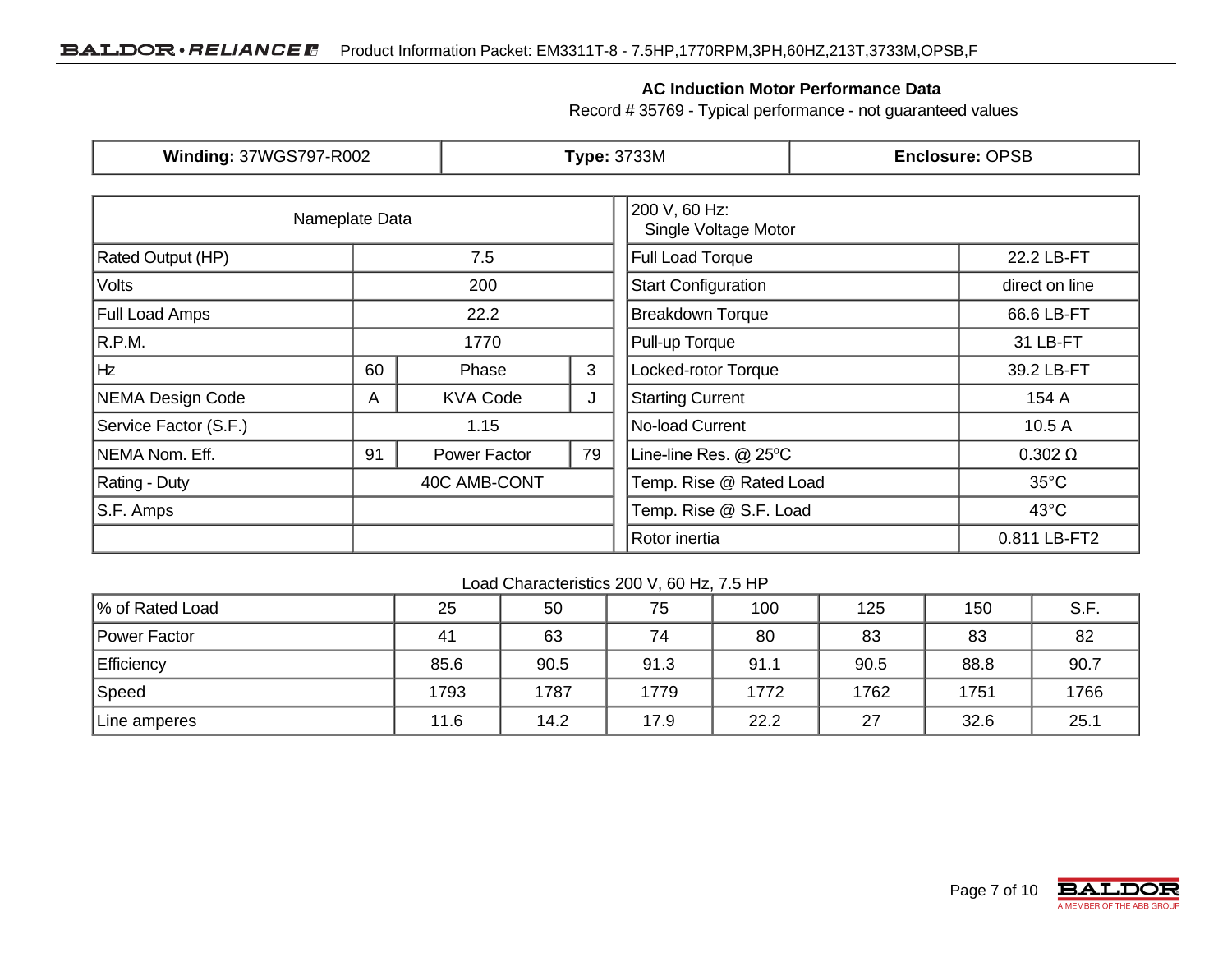

Performance Graph at 200V, 60Hz, 7.5HP Typical performance - Not guaranteed values

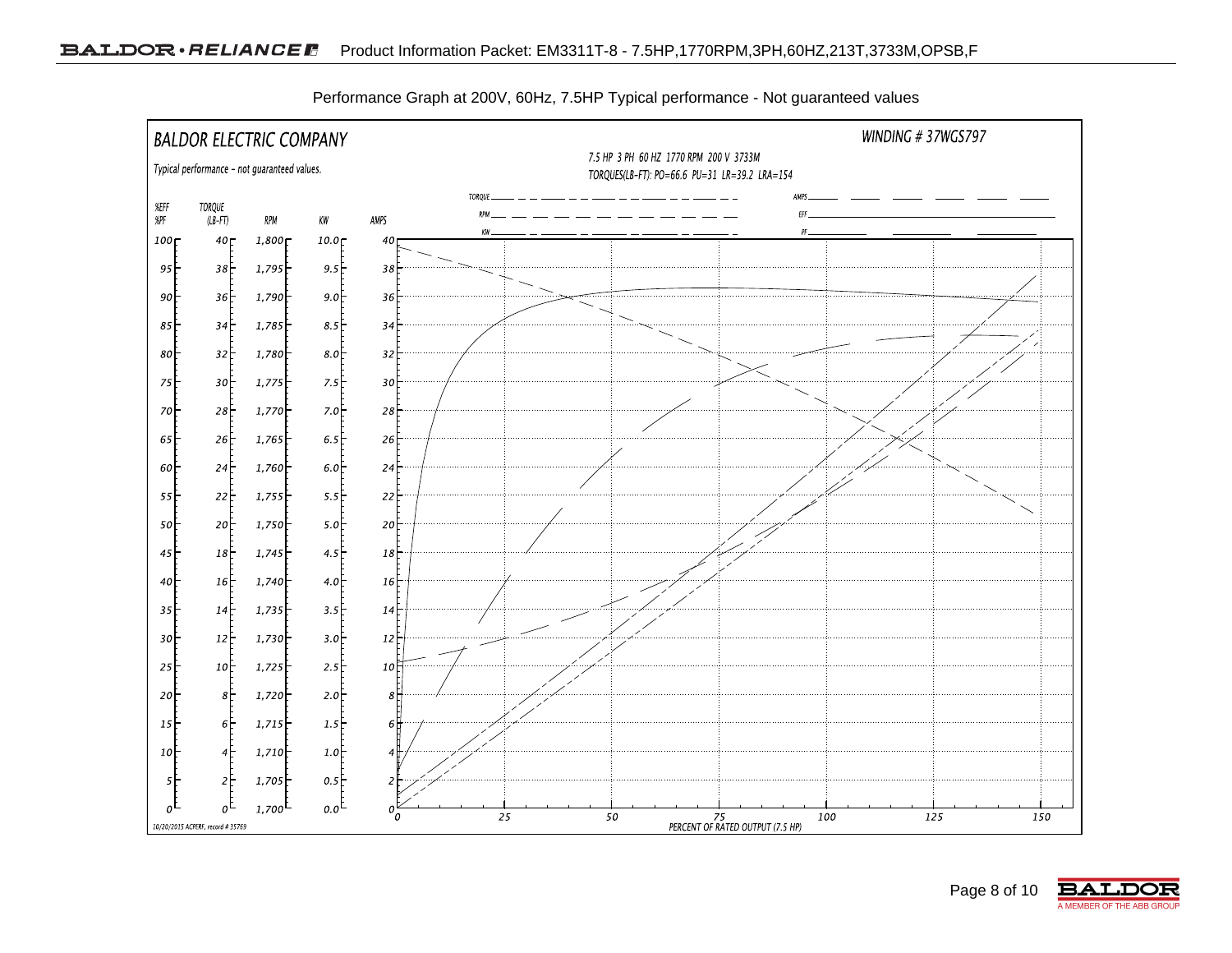